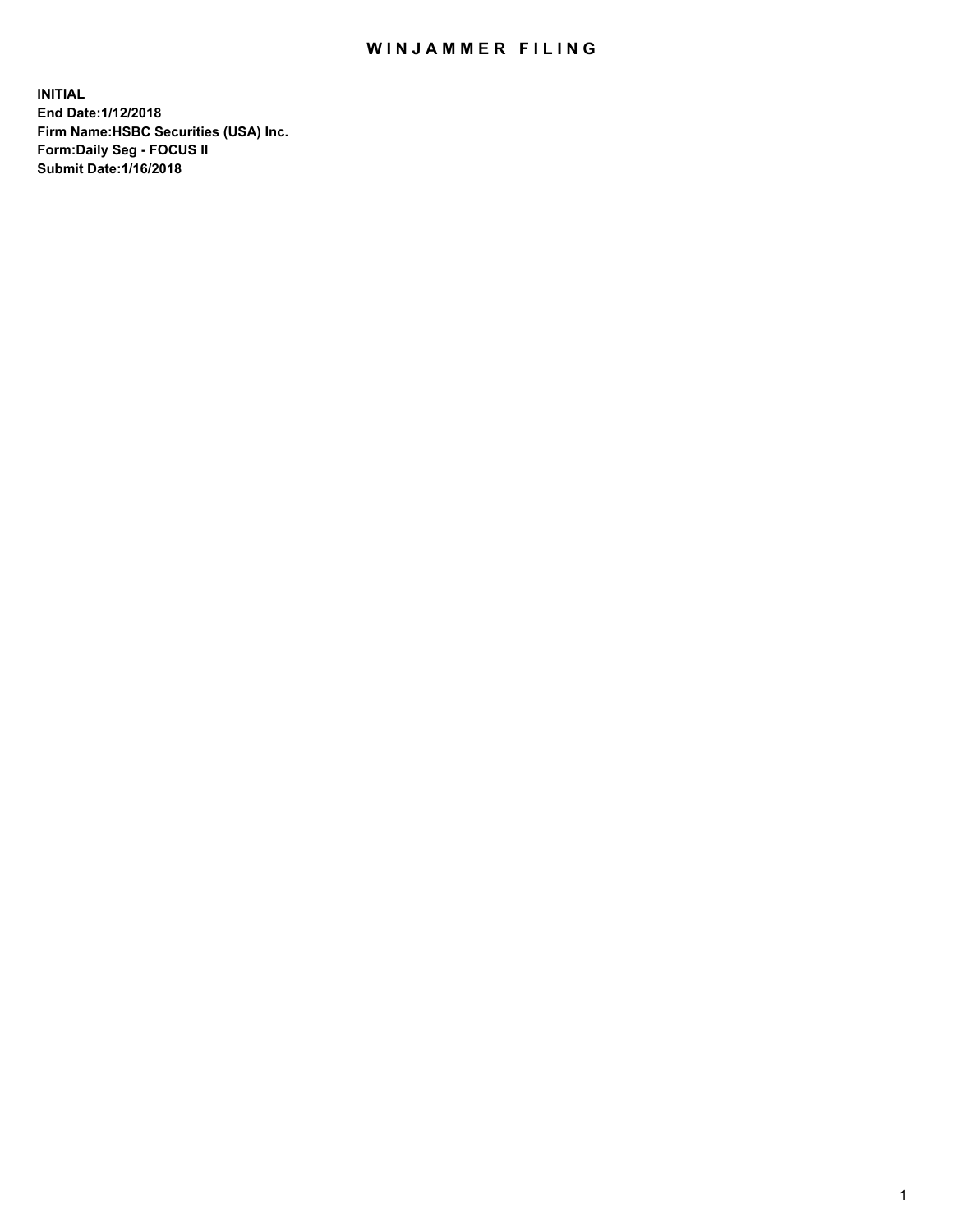## **INITIAL End Date:1/12/2018 Firm Name:HSBC Securities (USA) Inc. Form:Daily Seg - FOCUS II Submit Date:1/16/2018 Daily Segregation - Cover Page**

| Name of Company<br><b>Contact Name</b><br><b>Contact Phone Number</b><br><b>Contact Email Address</b>                                                                                                                                                                                                                         | <b>HSBC Securities (USA) Inc.</b><br><b>Michael Vacca</b><br>212-525-7951<br>michael.vacca@us.hsbc.com |
|-------------------------------------------------------------------------------------------------------------------------------------------------------------------------------------------------------------------------------------------------------------------------------------------------------------------------------|--------------------------------------------------------------------------------------------------------|
| FCM's Customer Segregated Funds Residual Interest Target (choose one):<br>a. Minimum dollar amount: ; or<br>b. Minimum percentage of customer segregated funds required:%; or<br>c. Dollar amount range between: and; or<br>d. Percentage range of customer segregated funds required between: % and %.                       | 98,000,000<br><u>0</u><br><u>00</u><br><u>00</u>                                                       |
| FCM's Customer Secured Amount Funds Residual Interest Target (choose one):<br>a. Minimum dollar amount: ; or<br>b. Minimum percentage of customer secured funds required:%; or<br>c. Dollar amount range between: and; or<br>d. Percentage range of customer secured funds required between: % and %.                         | 25,000,000<br><u>0</u><br><u>00</u><br>00                                                              |
| FCM's Cleared Swaps Customer Collateral Residual Interest Target (choose one):<br>a. Minimum dollar amount: ; or<br>b. Minimum percentage of cleared swaps customer collateral required:%; or<br>c. Dollar amount range between: and; or<br>d. Percentage range of cleared swaps customer collateral required between:% and%. | 122,000,000<br><u>0</u><br><u>00</u><br><u>00</u>                                                      |

Attach supporting documents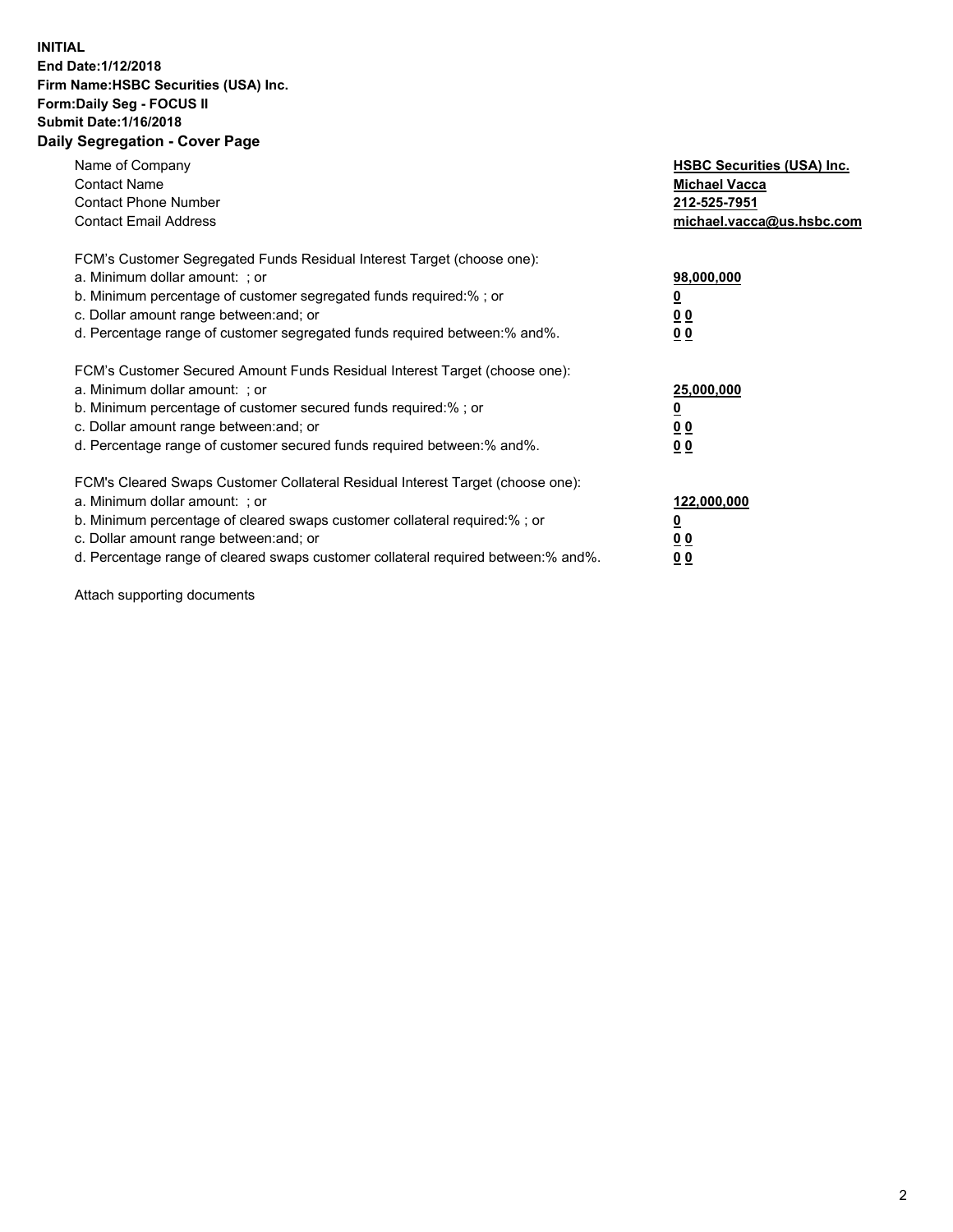**INITIAL End Date:1/12/2018 Firm Name:HSBC Securities (USA) Inc. Form:Daily Seg - FOCUS II Submit Date:1/16/2018 Daily Segregation - Secured Amounts**

Foreign Futures and Foreign Options Secured Amounts Amount required to be set aside pursuant to law, rule or regulation of a foreign government or a rule of a self-regulatory organization authorized thereunder **0** [7305] 1. Net ledger balance - Foreign Futures and Foreign Option Trading - All Customers A. Cash **76,401,162** [7315] B. Securities (at market) **90,435,486** [7317] 2. Net unrealized profit (loss) in open futures contracts traded on a foreign board of trade **-32,502,259** [7325] 3. Exchange traded options a. Market value of open option contracts purchased on a foreign board of trade **0** [7335] b. Market value of open contracts granted (sold) on a foreign board of trade **0** [7337] 4. Net equity (deficit) (add lines 1. 2. and 3.) **134,334,389** [7345] 5. Account liquidating to a deficit and account with a debit balances - gross amount **1,153,609** [7351] Less: amount offset by customer owned securities **-1,143,520** [7352] **10,089** [7354] 6. Amount required to be set aside as the secured amount - Net Liquidating Equity Method (add lines 4 and 5) **134,344,478** [7355] 7. Greater of amount required to be set aside pursuant to foreign jurisdiction (above) or line 6. **134,344,478** [7360] FUNDS DEPOSITED IN SEPARATE REGULATION 30.7 ACCOUNTS 1. Cash in banks A. Banks located in the United States **61,929,857** [7500] B. Other banks qualified under Regulation 30.7 **0** [7520] **61,929,857** [7530] 2. Securities A. In safekeeping with banks located in the United States **27,392,387** [7540] B. In safekeeping with other banks qualified under Regulation 30.7 **0** [7560] **27,392,387** [7570] 3. Equities with registered futures commission merchants A. Cash **0** [7580] B. Securities **0** [7590] C. Unrealized gain (loss) on open futures contracts **0** [7600] D. Value of long option contracts **0** [7610] E. Value of short option contracts **0** [7615] **0** [7620] 4. Amounts held by clearing organizations of foreign boards of trade A. Cash **0** [7640] B. Securities **0** [7650] C. Amount due to (from) clearing organization - daily variation **0** [7660] D. Value of long option contracts **0** [7670] E. Value of short option contracts **0** [7675] **0** [7680] 5. Amounts held by members of foreign boards of trade A. Cash **51,720,092** [7700] B. Securities **63,043,099** [7710] C. Unrealized gain (loss) on open futures contracts **-32,502,259** [7720] D. Value of long option contracts **0** [7730] E. Value of short option contracts **0** [7735] **82,260,932** [7740] 6. Amounts with other depositories designated by a foreign board of trade **0** [7760] 7. Segregated funds on hand **0** [7765] 8. Total funds in separate section 30.7 accounts **171,583,176** [7770] 9. Excess (deficiency) Set Aside for Secured Amount (subtract line 7 Secured Statement Page 1 from Line 8) **37,238,698** [7380] 10. Management Target Amount for Excess funds in separate section 30.7 accounts **25,000,000** [7780] 11. Excess (deficiency) funds in separate 30.7 accounts over (under) Management Target **12,238,698** [7785]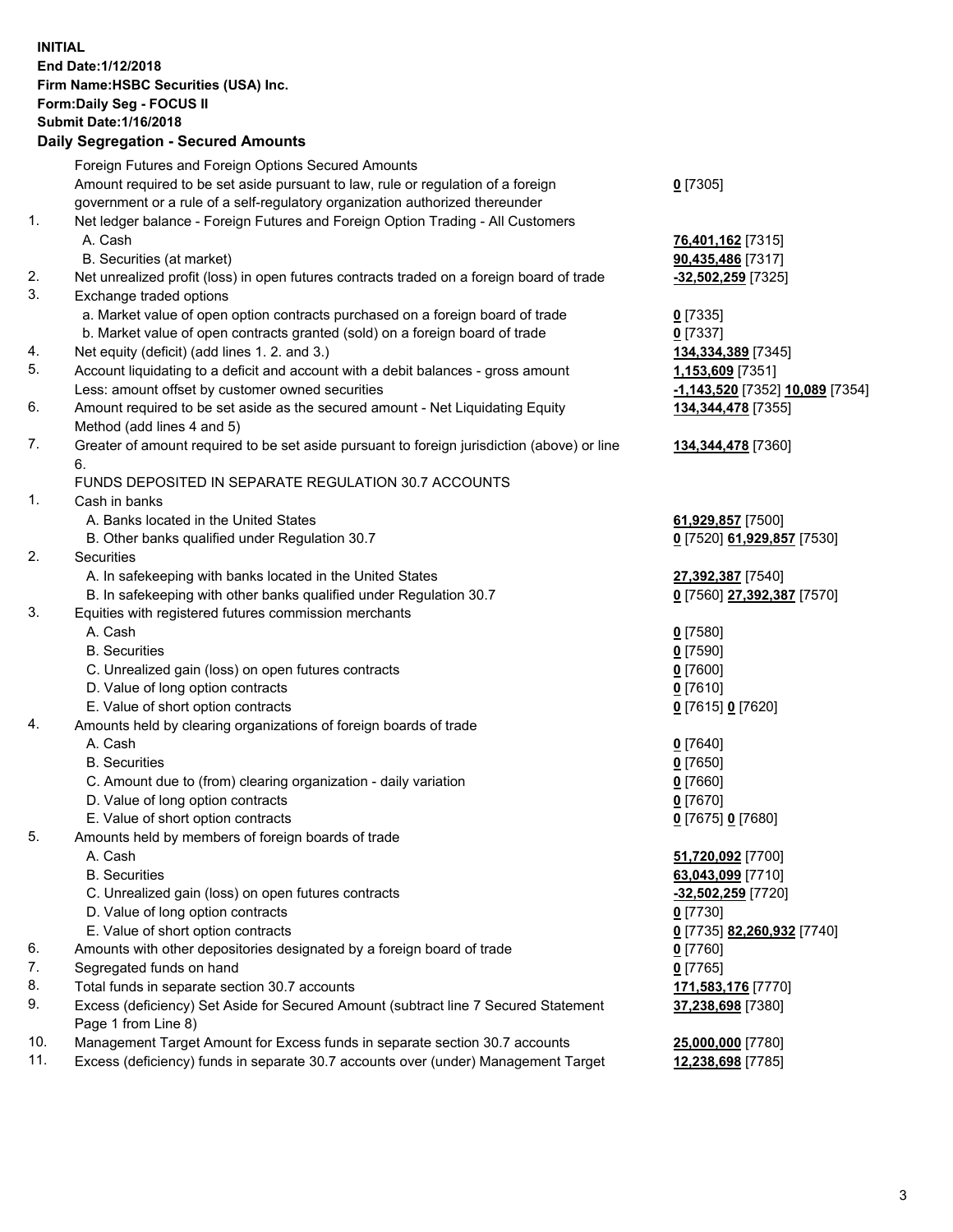**INITIAL End Date:1/12/2018 Firm Name:HSBC Securities (USA) Inc. Form:Daily Seg - FOCUS II Submit Date:1/16/2018 Daily Segregation - Segregation Statement** SEGREGATION REQUIREMENTS(Section 4d(2) of the CEAct) 1. Net ledger balance A. Cash **-99,832,554** [7010] B. Securities (at market) **886,209,907** [7020] 2. Net unrealized profit (loss) in open futures contracts traded on a contract market **503,857,991** [7030] 3. Exchange traded options A. Add market value of open option contracts purchased on a contract market **61,874,354** [7032] B. Deduct market value of open option contracts granted (sold) on a contract market **-12,705,276** [7033] 4. Net equity (deficit) (add lines 1, 2 and 3) **1,339,404,422** [7040] 5. Accounts liquidating to a deficit and accounts with debit balances - gross amount **11,291,582** [7045] Less: amount offset by customer securities **-11,172,669** [7047] **118,913** [7050] 6. Amount required to be segregated (add lines 4 and 5) **1,339,523,335** [7060] FUNDS IN SEGREGATED ACCOUNTS 7. Deposited in segregated funds bank accounts A. Cash **35,596,825** [7070] B. Securities representing investments of customers' funds (at market) **0** [7080] C. Securities held for particular customers or option customers in lieu of cash (at market) **138,888,273** [7090] 8. Margins on deposit with derivatives clearing organizations of contract markets A. Cash **443,159,717** [7100] B. Securities representing investments of customers' funds (at market) **0** [7110] C. Securities held for particular customers or option customers in lieu of cash (at market) **731,938,429** [7120] 9. Net settlement from (to) derivatives clearing organizations of contract markets **31,928,615** [7130] 10. Exchange traded options A. Value of open long option contracts **61,874,354** [7132] B. Value of open short option contracts **-12,705,276** [7133] 11. Net equities with other FCMs A. Net liquidating equity **2,821,098** [7140] B. Securities representing investments of customers' funds (at market) **0** [7160] C. Securities held for particular customers or option customers in lieu of cash (at market) **0** [7170] 12. Segregated funds on hand **15,383,205** [7150] 13. Total amount in segregation (add lines 7 through 12) **1,448,885,240** [7180] 14. Excess (deficiency) funds in segregation (subtract line 6 from line 13) **109,361,905** [7190] 15. Management Target Amount for Excess funds in segregation **98,000,000** [7194]

16. Excess (deficiency) funds in segregation over (under) Management Target Amount Excess

**11,361,905** [7198]